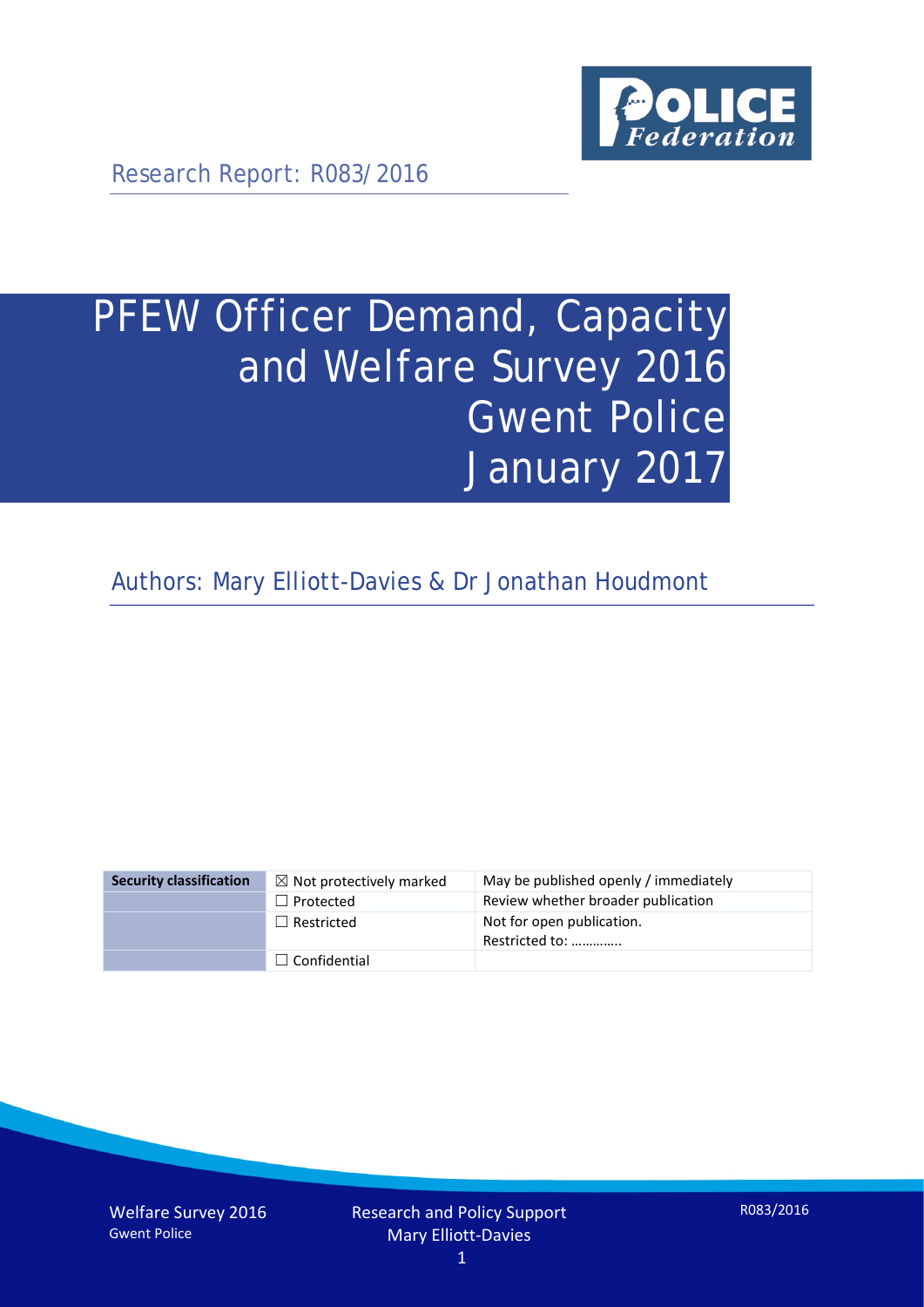# **1. FOREWORD**

## **INTRODUCTION**

In recent times policing in England and Wales has experienced unprecedented budgetary cuts amount[i](#page-15-0)ng to an 18% real-term reduction since 2010.<sup>1</sup> The impact on police officer numbers has been considerable, with a 14% fall in officer numbers over a seven year period from a high of 143,734 in 2009<sup>[ii](#page-15-1)</sup> to 124,066 in March 2016.<sup>[iii](#page-15-2)</sup> Evidence from a focus group study conducted by the PFEW<sup>[iv](#page-15-3)</sup> highlighted that these reduction's may be having a negative effect on officers individual wellbeing. It was within this context that the 2016 PFEW Officer Demand, Capacity, and Welfare Survey took place.

This report provides a summary of responses to key questions from the 2016 PFEW Officer Demand, Capacity, and Welfare Survey from respondents in **Gwent Police**.

Where appropriate, details of average responses for the police service as a whole are also presented. However, differences between the national and local responses have not been tested statistically and therefore any differences reported are for guidance only and must be treated with caution.

Force rankings have not been included due to the vast range of response rates across forces (2.1% - 34.2%), making comparisons inappropriate without the application of inferential statistics to address the extreme variations in sample sizes (range: 34 -3909). In addition, forces with less than 100 respondents were not provided with a force level report as their sample size was too small to be representative of the force as a whole and may have enabled identification of individuals based on their demographics.

Please be aware that the total number of responses for each item may vary slightly as not all items were answered by all respondents, and all percentages are rounded to the nearest whole number. In addition, the actual differences between any and all groups may be quite small and these details should be considered when interpreting the data.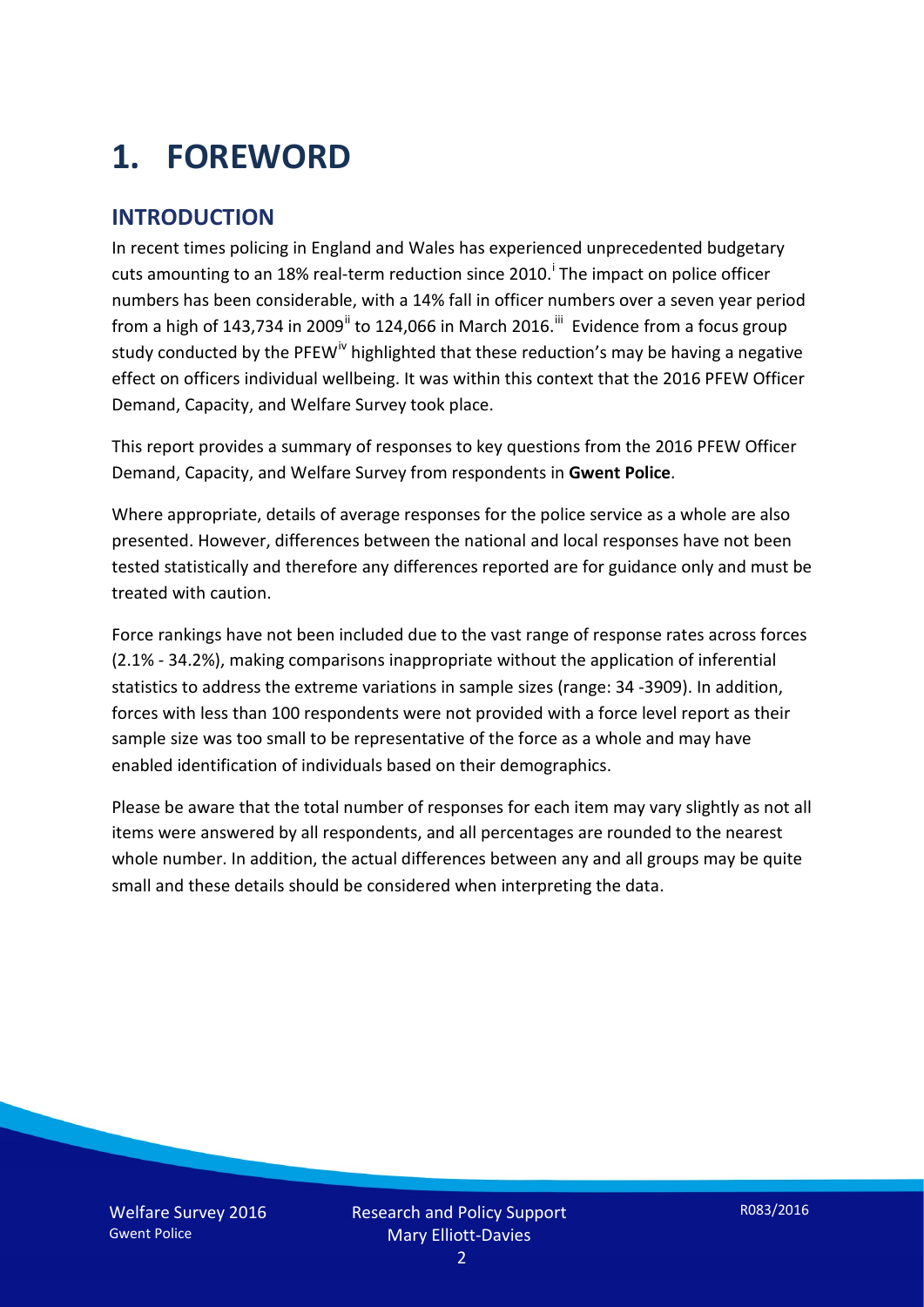## **RESPONSE RATES AND DEMOGRAPHICS**

Survey responses were gathered over a four-week period in February 2016. All officers of the federated ranks in England and Wales were eligible to participate. Analyses were conducted on a sample of 16,841 responses drawn from all 43 forces across England and Wales.  $^1$  $^1$  The national response rate for the 2016 survey was 14%.

223 responses were received from Gwent Police, representing a response rate of around [2](#page-2-1)0%.<sup>2</sup> The margin of error for this report has been calculated using the size of the sample and the population. At a 95% confidence level, this force report has a 6% margin of error. If the margin of error is less than 5%, it can be considered to be within the normal bounds of academic rigor.<sup>[3](#page-2-2)</sup> If this threshold has not been met, the results from this report must be interpreted with caution.

Overall 1% of respondents (*N*=237) to the survey declined to state which force they belonged to. These responses have been included within the national data but are excluded from force-level analyses.

71% of responses from Gwent Police were received from male officers and 29% of responses were from female officers. In regards to rank, 74% of respondents from Gwent Police were Constables, 20% were Sergeants and 6% were Inspectors or Chief Inspectors. 1% of responses from Gwent Police were received from Black and Minority Ethnic (BME) officers.

<u>.</u>

<span id="page-2-0"></span> $1$  Data were removed where the respondent indicated they were not currently a police officer or they gave implausible answers – for full exclusion criteria, please see Houdmont & Elliott-Davies (2016).<br><sup>2</sup> Based on March 2016 Home Office figures of officer headcount.

<span id="page-2-1"></span>

<span id="page-2-2"></span> $3$  The generally accepted academic standards is a 95% confidence level with a 5% (or less) margin of error.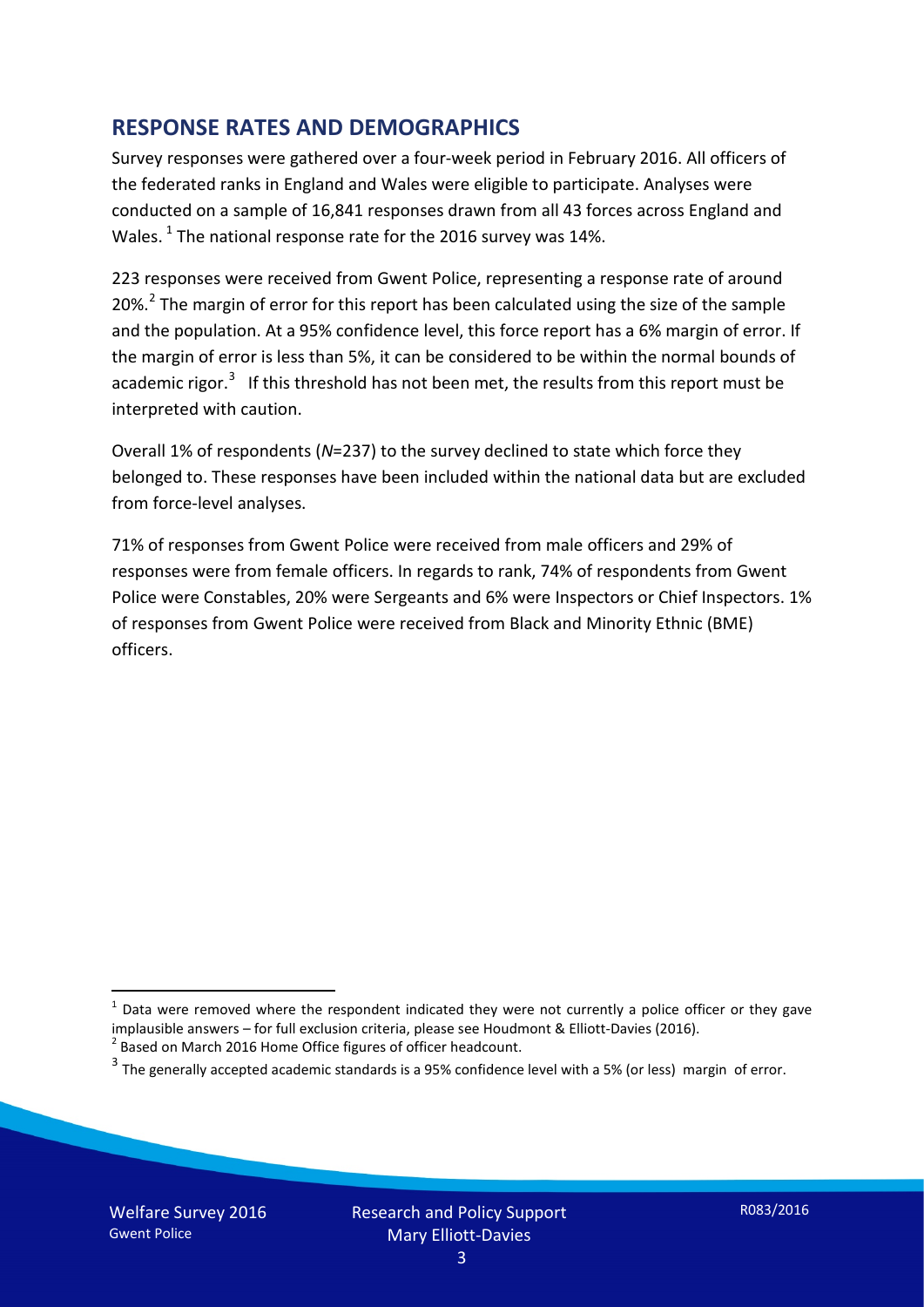# **2. DEMAND**

## **2.1. WORKLOAD**

73% of respondents from Gwent Police told us that their workload is currently too high. This was higher than the proportion of national respondents who reported their workload was too high (66%).

## **2.2. HSE MANAGEMENT STANDARDS**

The UK Health and Safety Executive published the Management Standards Indicator Tool (MSIT) to assist organisations in the assessment of workers exposure to dimensions of the psychosocial work en[v](#page-15-4)ironment that, if not properly managed, can lead to harm to health.<sup>v</sup> The 25-item version of the MSIT<sup>[vi](#page-15-5)</sup> contains four items that measure job demands.

34% of respondents from Gwent Police told us that they often or always have unachievable deadlines, and 45% that they have to neglect some tasks because they have too much to do. Findings for the MSIT job demand items for Gwent Police are presented in Figure 1 below.



*Figure 1. Gwent Police: HSE MSIT Job Demands*

Welfare Survey 2016 Gwent Police

Research and Policy Support Mary Elliott-Davies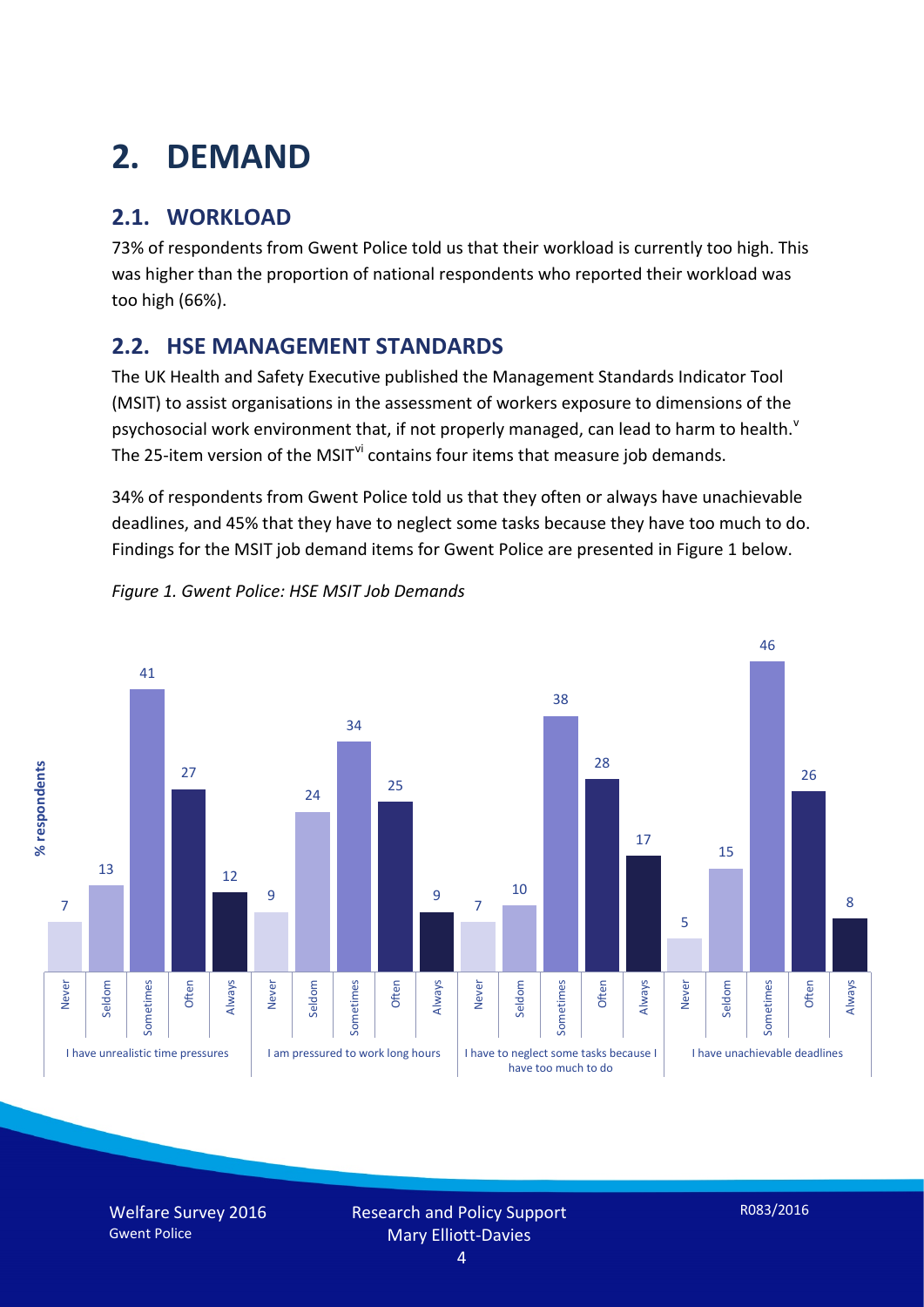#### **2.3. AMOUNT AND PACE OF WORK**

A set of statements were developed for the current study to assess aspects of job demands in regards to the amount and pace of work. Findings for Gwent Police are presented in Figure 2.





76% of respondents from Gwent Police *disagreed* or *strongly disagreed* that they were able to meet all of the conflicting demands on their time and 91% of respondents from Gwent Police *disagreed* or *strongly disagreed* that there are enough officers to manage all the demands made on their team/unit.

Welfare Survey 2016 Gwent Police

Research and Policy Support Mary Elliott-Davies 5

R083/2016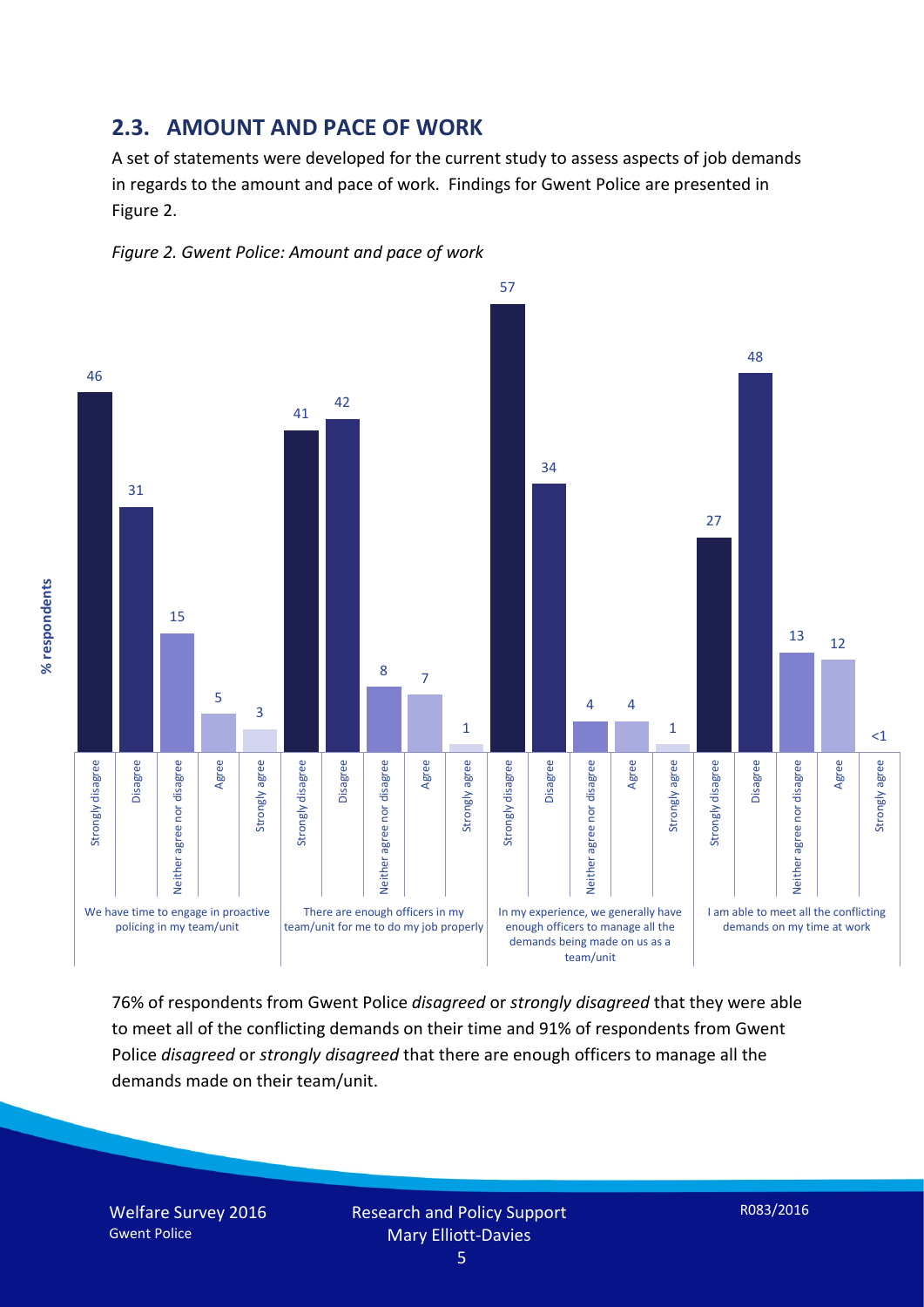# **3. CAPACITY**

## **3.1. MINIMUM OFFICER STAFFING**

We asked respondents whether or not their team or unit has a minimum officer staffing level and 77% of respondents from Gwent Police indicated that their team or unit had a minimum officer staffing level. Among respondents whose team or unit had a minimum officer staffing level, 35% indicated that this level was achieved *never* or *rarely*.

## **3.2. OFFICER STAFFING ARRANGEMENTS**

Respondents were asked whether they had been told how officer staffing levels in their team/unit were determined and whether they felt it was effective. 65% of respondents from Gwent Police indicated that they had not been told how officer staffing levels are determined, whilst 77% *disagreed* or *strongly disagreed* that the way officer staffing levels are determined seems to be effective. An additional set of statements were developed for this survey to assess aspects of capacity to meet job demands. Results for Gwent Police are below.



#### *Figure 3. Gwent Police: Capacity to deal with workload*

Welfare Survey 2016 Gwent Police

Research and Policy Support Mary Elliott-Davies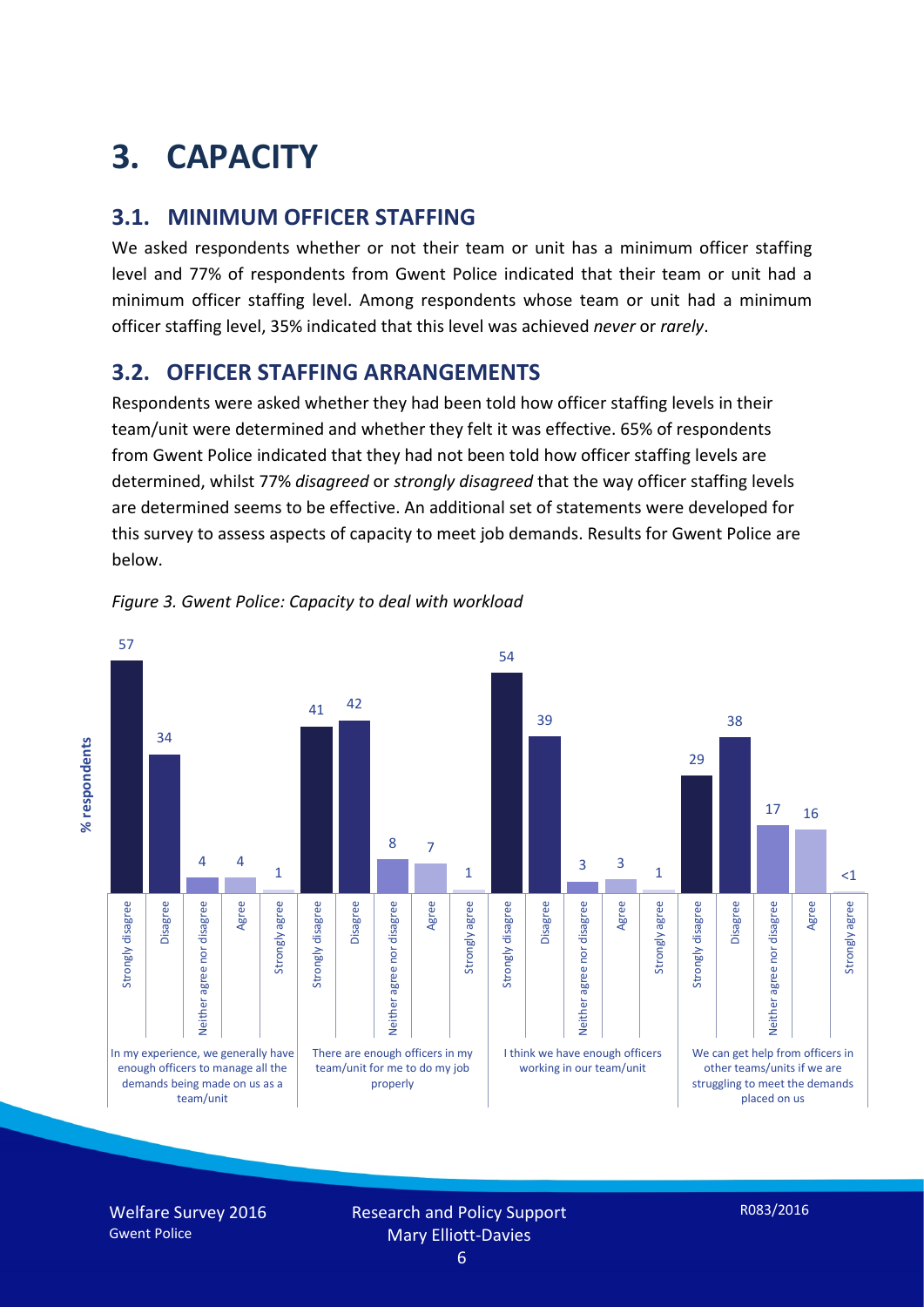## **4. WORK PATTERNS**

## **4.1. SHIFTS**

Respondents were invited to indicate which of broad shift patterns they typically worked (indicated in Figure 4) and, to the nearest hour, how long their shifts are supposed to last.

4% of respondents from Gwent Police reported their formal shift duration was more than the 8-10 hours advised by the Health and Safety Executive<sup>[vii](#page-15-6)</sup> and the Police Negotiating Board.<sup>[viii](#page-15-7)</sup>

## 65 % respondents **% respondents** 22 9 4  $<$ 1 Rotating shift Rotating shift Fixed day shifts Other Fixed evening/night pattern including pattern excluding (between 6am

and 6pm)

#### *Figure 4. Gwent Police: Shift rotation*

nights

**4.2. SINGLE CREWING**

Among respondents from Gwent Police, for whom this item was applicable (*N*=*186*), 80% reported being single crewed either *often* or *always* over the previous 12 month period, this can be compared with 73% of respondents from the national sample.

nights

## **4.3. BREAKS, REST DAYS AND ANNUAL LEAVE**

54% of respondents from Gwent Police were *never* or *rarely* able to take their full rest break entitlement, and 81% reported having had two or more rest days cancelled in the previous 12 month period.

41% of respondents from Gwent Police told us that they have not been able to take their full annual leave entitlement in the previous 12 month period.

shifts (between 6pm and 6am)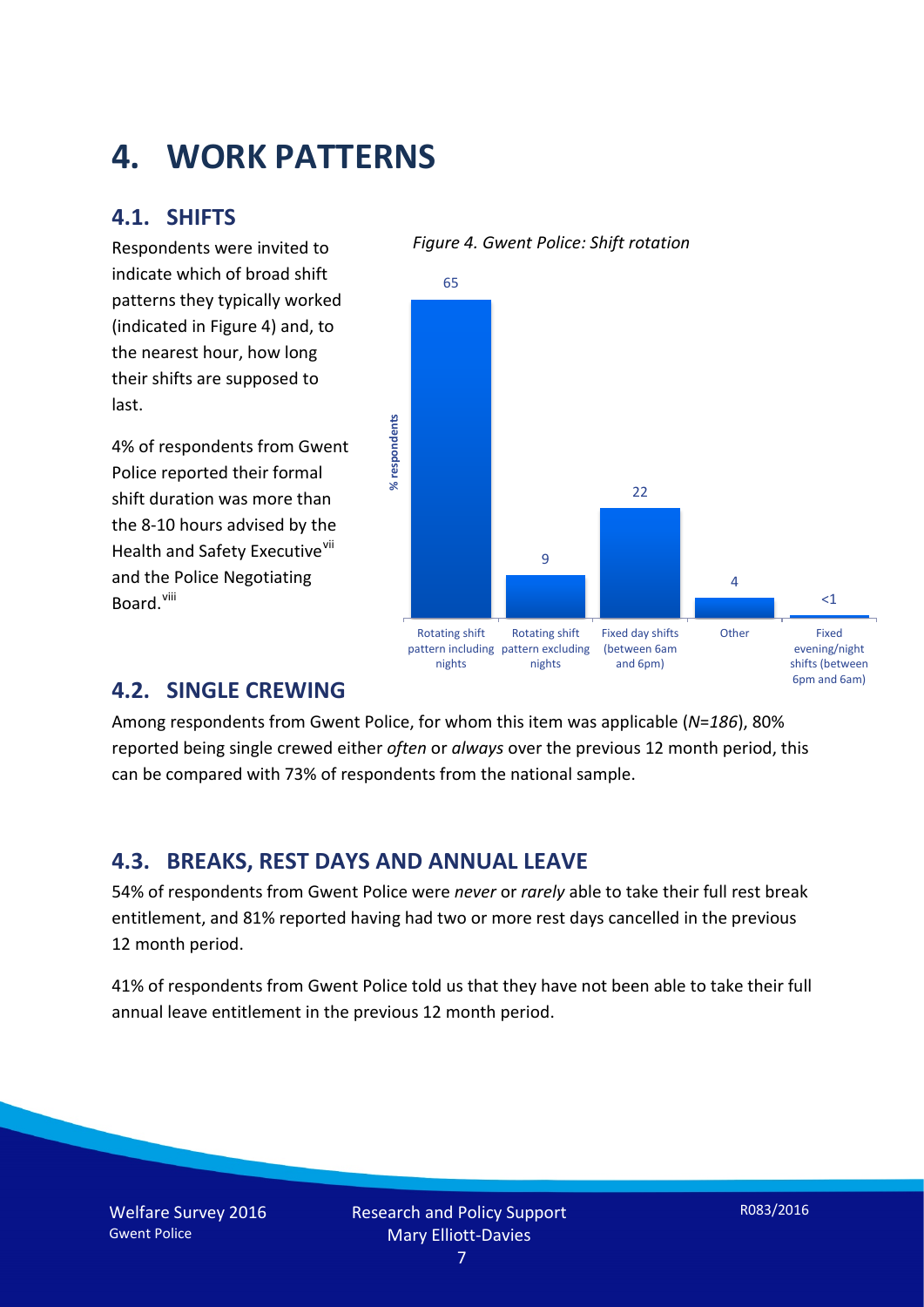# **5. MENTAL HEALTH AND WELLBEING**

## **5.1. SINGLE ITEM INDICATOR**

A top-level broad overview of mental wellbeing was established using an item that asked respondents to indicate whether they had experienced feelings of stress, low mood, anxiety, or other difficulties with their health and wellbeing over the last 12 months.

85% of respondents from Gwent Police indicated that they had experienced feelings of stress, low mood, anxiety, or other difficulties with their health and wellbeing over the last 12 months. 93% also indicated that these feelings were caused, or made worse by work.

### **5.2. MENTAL WELLBEING**

Mental wellbeing can be broadly conceptualized as having two dimensions. The first concerns positive affect (i.e. pleasurable aspects of wellbeing such as feelings of optimism, cheerfulness, and relaxation). The second concerns psychological functioning (i.e. such as clear thinking, self-acceptance, personal development, competence, and autonomy).

To investigate mental wellbeing in more detail the two-dimensional structure of mental wellbeing described above was assessed using the short Warwick-Edinburgh Mental Wellbeing Scale.<sup>[ix](#page-15-8)</sup> The use of this scale, which has been widely used in a number of settings, helps us to measure the incidence of wellbeing in the police in a reliable way, allowing credible comparisons. The scale asks individuals to rate their experience during the last two weeks for seven positively framed statements.

Findings for the items for the short Warwick-Edinburgh Mental Wellbeing Scale for Gwent Police are presented in Figure 5 alongside those for the general public.

#### **5.3. HELP SEEKING**

A question was applied to identify those who had ever **sought help** for feelings of stress, low mood, anxiety, or any other difficulties with mental health and wellbeing. Examples of sources of help were provided including GP, occupational health department, psychologist, therapist, and counsellor.

48% of Gwent Police respondents had previously sought help for feelings of stress, low mood, anxiety or other difficulties with their mental health and wellbeing, of which 55% had done so within the last 12 months.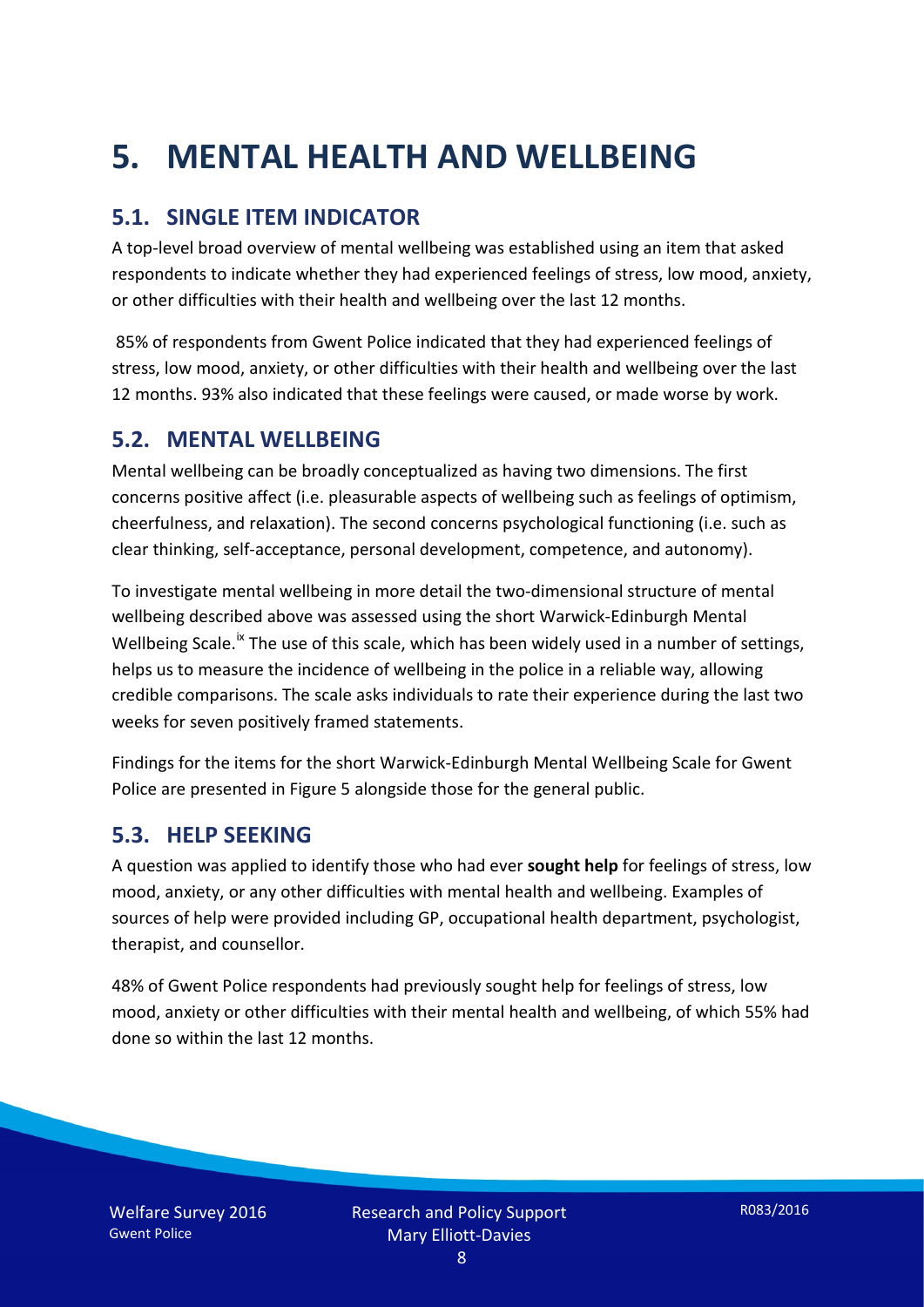

*Figure 5. Gwent Police:* The Short Warwick-Edinburgh Mental Wellbeing Scale*.*

General Population: North West [England] Mental Wellbeing Survey (2012-23)

Local Response: PFEW Welfare Survey (2016)

#### **5.4. STRESS**

Work related stress was measured using a single-item measure. 43% of respondents from Gwent Police presented with a non-diagnostic case of work-related stress.<sup>[x](#page-15-9)</sup> Stress outside of work was assessed using an adaptation of the work-related stress measure. 11% of respondents from Gwent Police presented with a non-diagnostic case of stress outside of work.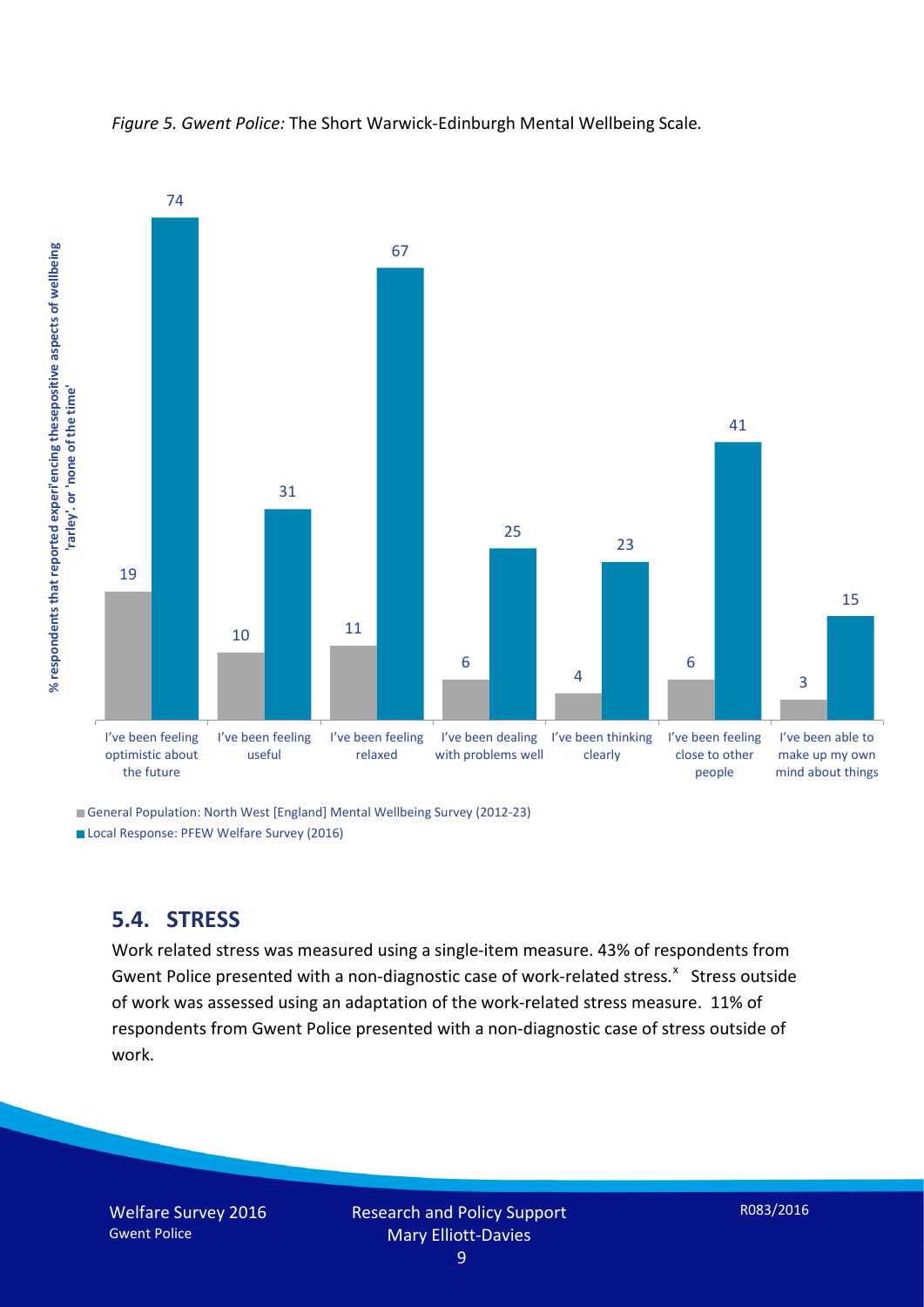# **6. ORGANISATIONAL SUPPORT: MENTAL HEALTH & WELLBEING**

Participants who indicated that they had sought help for difficulties with mental health and wellbeing were presented with additional questions concerning disclosure to a line manager.

## **6.1. DISCLOSURE**

75% of respondents reported that they had disclosed seeking mental health and wellbeing support to their line managers.

## **6.2. REASONS FOR NON-DISCLOSURE**

Respondents who did not disclose that they were seeking mental health and wellbeing support were asked to indicate why. Findings are presented in Figure 6 below. Respondents were able to cite as many reasons as applicable.

#### *Figure 6. Gwent Police: Reasons for non-disclosure*



Reasons for non-disclosure

#### **D**Other

- I didn't want to be treated differently (in a negative way)
- I It wasn't affecting my work so I didn't feeli like I needed to
- I thought it would negatively affect my opportunities for promotion and/or specialisation
- I was worried that my other colleagues would find out

Welfare Survey 2016 Gwent Police

#### Research and Policy Support Mary Elliott-Davies 10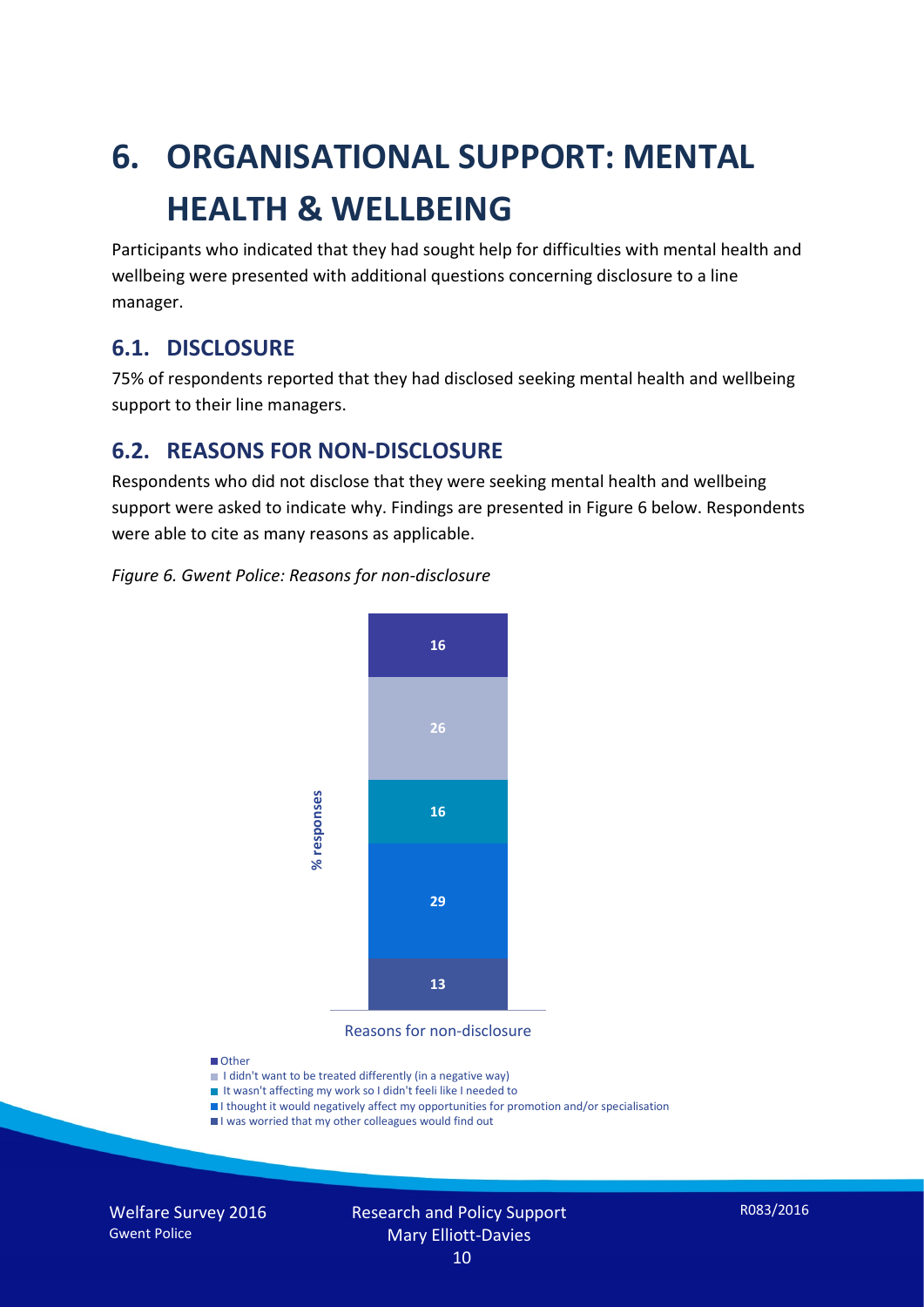#### **6.3. LOCAL ATTITUDES TO MENTAL HEALTH AND WELLBEING**

All respondents were asked about the attitude of the police service towards mental health and wellbeing. Nationally, these were found to be fairly negative. Figure 7 below shows the perception reported by respondents from Gwent Police.

*Figure 7. Gwent Police: Attitudes to mental health and wellbeing*

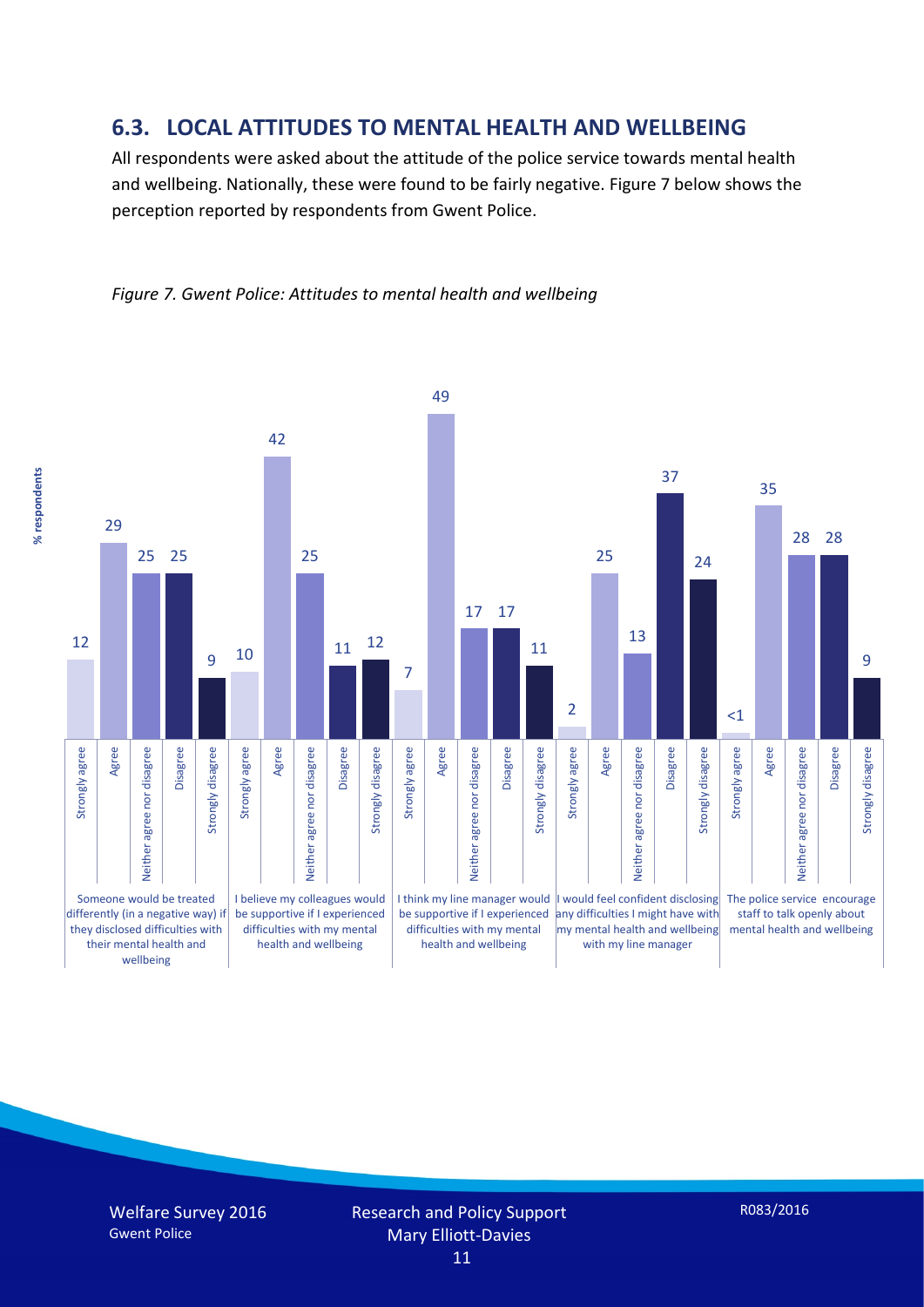# **7. ABSENCE BEHAVIOUR**

## **7.1. ABSENCE**

51% of respondents from Gwent Police reported one or more days of sickness absence and 28% of respondents indicated that at least one day of their sickness absence was attributable to stress, depression, or anxiety.

## **7.2. PRESENTEEISM AND LEAVEISM**

Presenteeism is the act of attending work while ill. This has been shown to be associated with subsequent health decline, particularly in relation to burnout, $x_i$  and can to lead to elevated absenteeism.<sup>[xii](#page-16-1)</sup> Moreover, evidence suggests that presenteeism can compound the effects of the initial illness and negatively influence job satisfaction, resulting in negative job attitudes and withdrawal from work.<sup>[xiii](#page-16-2)</sup>

Leaveism is a recently coined term to describe hidden sickness absence and work undertaken during rest periods including using allocated time off such as annual leave entitlements to take time off when they are in fact unwell. Findings for Gwent Police are presented in Figure 8 below.



#### *Figure 8. Gwent Police: Absence behaviours*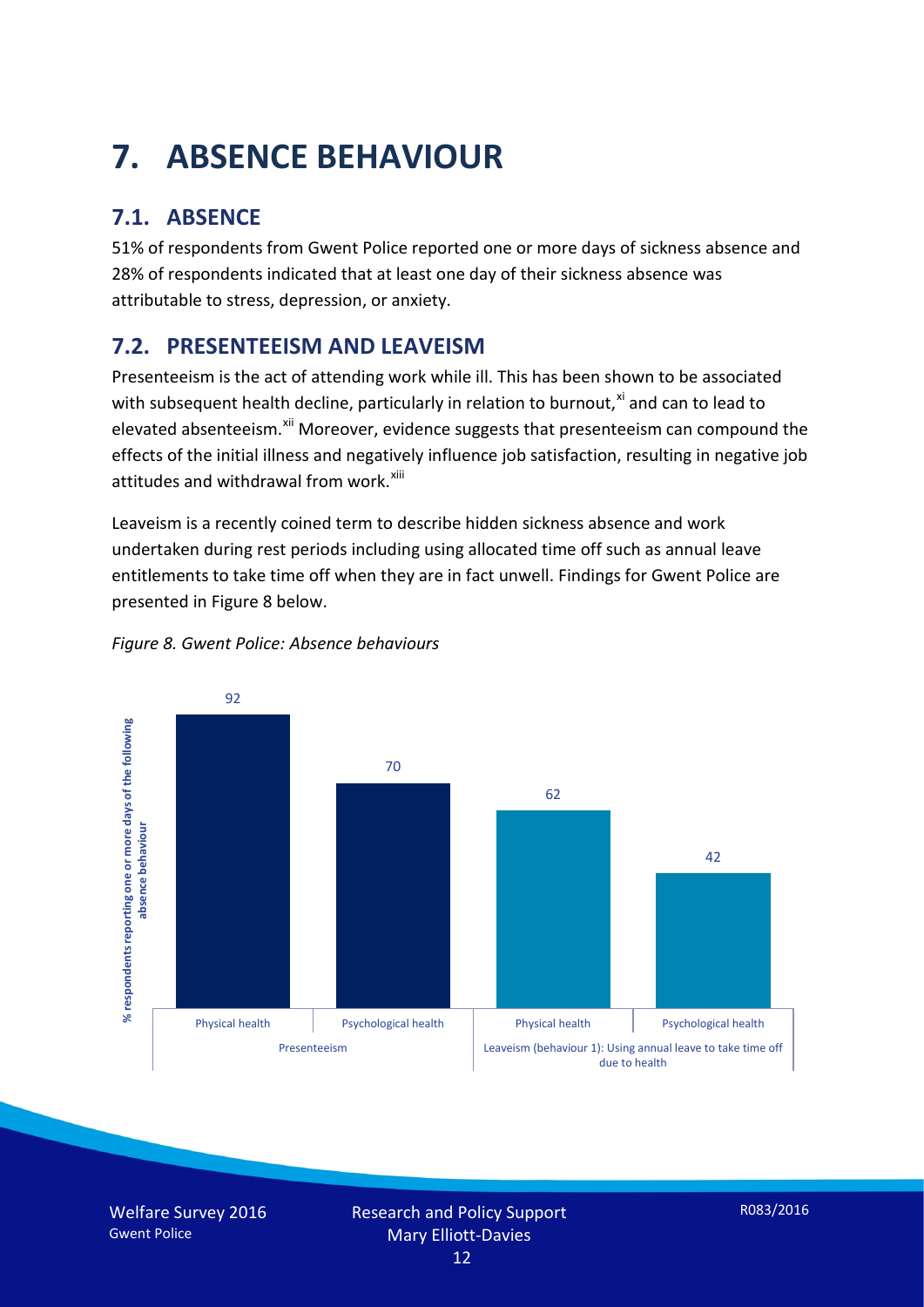# **8. ACCIDENTS, VIOLENCE AND INJURIES**

## **8.1. VIOLENCE**

% respondents **% respondents** Verbal and physical violence was assessed using four questions regarding how often officers received verbal insults, verbal threats, unarmed physical attacks, and attacks with a weapon from members of the public over the previous 12 months. Findings are presented in Figure 9 below.

*Figure 9. Gwent Police: Frequency of verbal and physical violence from members of the public*

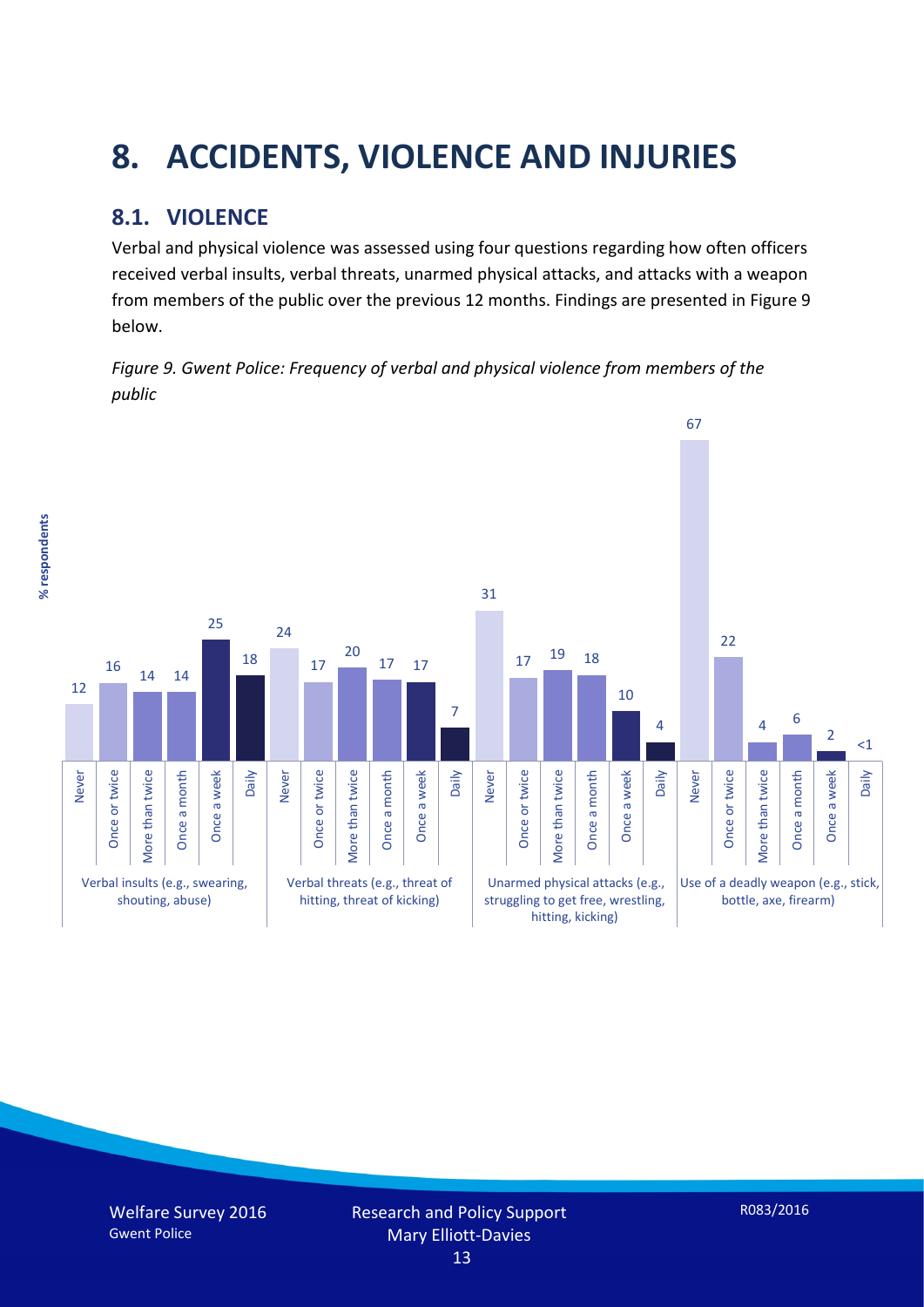## **8.2. INJURIES DUE TO ACCIDENTS AND VIOLENCE**

22% of Gwent Police respondents reported that they had suffered one or more injuries that required medical attention as a result of **work-related violence** in the last year – losing more than 117 days in sickness absence. Whilst 32% of Gwent Police respondents also reported that they had suffered one or more injuries that required medical attention as a result of **work-related accidents** in the last year – losing more than 322 days in sickness absence.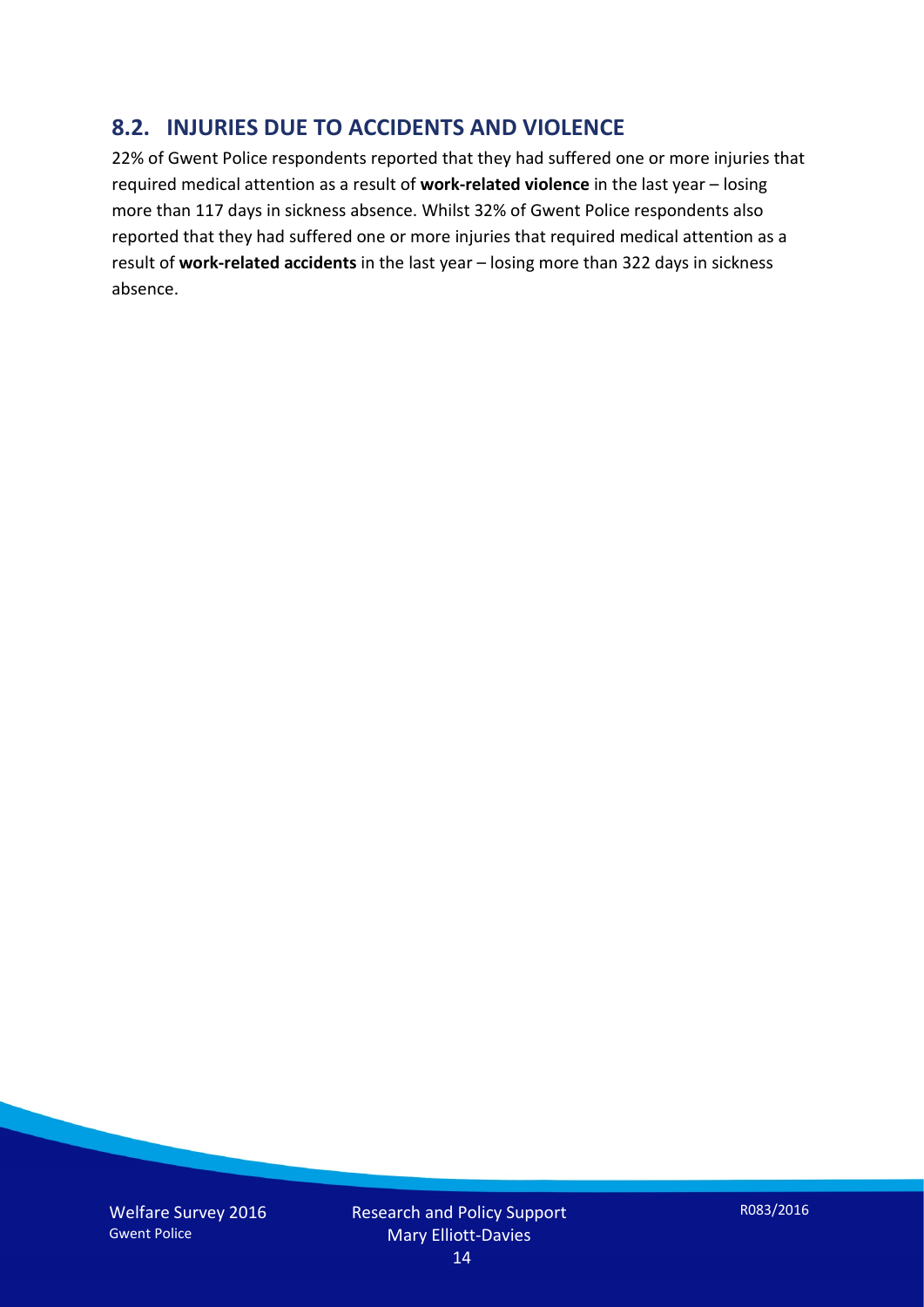## **9. Notes for JBBs**

Additional findings from the 2016 welfare survey are available on request from the Research and Policy department.

The findings of the survey can also be broken down in more detail in terms of different demographic groups, such as rank, role or length of service. However please be aware that we can only go into a certain level of detail with this demographic data in order to preserve respondents' confidentiality.

JBBs wishing to obtain further information can contact Mary Elliott-Davies [\(mary.elliott](mailto:mary.elliott-davies@polfed.org)[davies@polfed.org\)](mailto:mary.elliott-davies@polfed.org) to discuss their requirements. The Research and Policy Department only has one member of staff responsible for these data requests therefore please bear this in mind when contacting the team.

All other interested parties should speak to their local JBB in the first instance.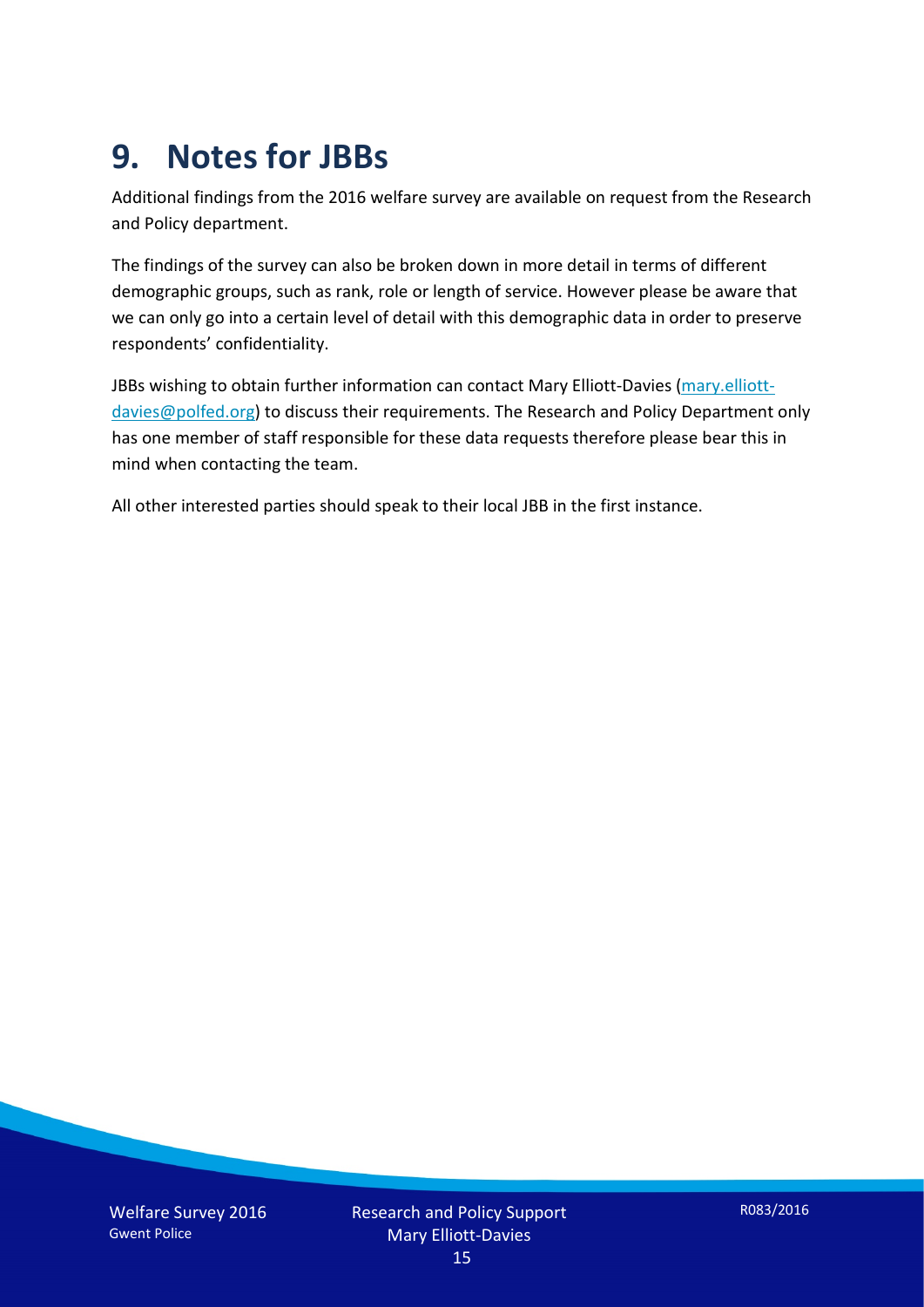# **10. REFERENCES**

<span id="page-15-0"></span>i National Audit Office (2015). Financial Sustainability of Police Forces in England and Wales. Retrieved September 12, 2016, fro[m https://www.nao.org.uk/wp](https://www.nao.org.uk/wp-content/uploads/2015/06/Financial-sustainability-of-police-forces.pdf)[content/uploads/2015/06/Financial-sustainability-of-police-forces.pdf](https://www.nao.org.uk/wp-content/uploads/2015/06/Financial-sustainability-of-police-forces.pdf)

<span id="page-15-1"></span><sup>ii</sup> Home Office (2010). Police Service Strength: England and Wales, 31 March 2010. Retrieved September 12, 2016, from [https://www.gov.uk/government/uploads/system/uploads/attachment\\_data/file/115745/hosb1410](https://www.gov.uk/government/uploads/system/uploads/attachment_data/file/115745/hosb1410.pdf) [.pdf](https://www.gov.uk/government/uploads/system/uploads/attachment_data/file/115745/hosb1410.pdf)

<span id="page-15-2"></span><sup>iii</sup> Home Office (2016). Police Workforce, England and Wales, 31 March 2016. Statistical Bulletin 05/16. Retrieved September 12, 2016, fro[m https://www.gov.uk/government/statistics/police](https://www.gov.uk/government/statistics/police-workforce-england-and-wales-31-march-2016)[workforce-england-and-wales-31-march-2016](https://www.gov.uk/government/statistics/police-workforce-england-and-wales-31-march-2016)

<span id="page-15-3"></span><sup>iv</sup> Elliott-Davies, M., Donnelly, J., Boag-Munroe, F., & Van Mechelen, D. (2016). 'Getting a battering' The perceived impact of demand and capacity imbalance within the Police Service of England and Wales: A qualitative review. The Police Journal, 89, 2, 93-116.

<span id="page-15-4"></span><sup>v</sup> Cousins, R., Mackay, C., Clarke, S., Kelly, C., Kelly, P., & McCaig, R. (2004). 'Management Standards' and work-related stress in the UK: Practical development. *Work & Stress, 18*, 113–136; Mackay, C., Cousins, R., Kelly, P., Lee, S., & McCaig, R. (2004). 'Management Standards' and work-related stress in the UK: Policy background and science. *Work & Stress, 18*, 91–112.

<span id="page-15-5"></span>vi Edwards, J., & Webster, S. (2012). Psychosocial risk assessment: Measurement invariance of the UK Health and Safety Executive's Management Standards Indicator Tool across public and private sector organizations. *Work & Stress, 26*, 130–142

<span id="page-15-6"></span>vii HSE.(2006).Managing shift work: *Health and Safety Guidance*. HSE Books, HSG256, ISBN 9780717661978, Crown Copyright.

<span id="page-15-7"></span>viii Home Office. (2010). Guidance on Variable shift arrangements for police officers [PNB circular] 016-2010.

<span id="page-15-8"></span><sup>ix</sup> Stewart-Brown, S., Tennant, A., Tennant, R., Platt, S., Parkinson, J., & Weich, S. (2009). Internal construct validity of the Warwick-Edinburgh Mental Well-being Scale (WEMWBS): A Rasch analysis using data from the Scottish Health Education Population Survey. *Health and Quality of Life Outcomes, 7*: 15.

<span id="page-15-9"></span>x Smith, A., Johal, S., Wadsworth, E., Davey Smith, G., & Peters, T. (2000). The Scale of Perceived Stress at Work: The Bristol Stress and Health at Work Study. Contract Research Report 265/2000. Sudbury: HSE Books.